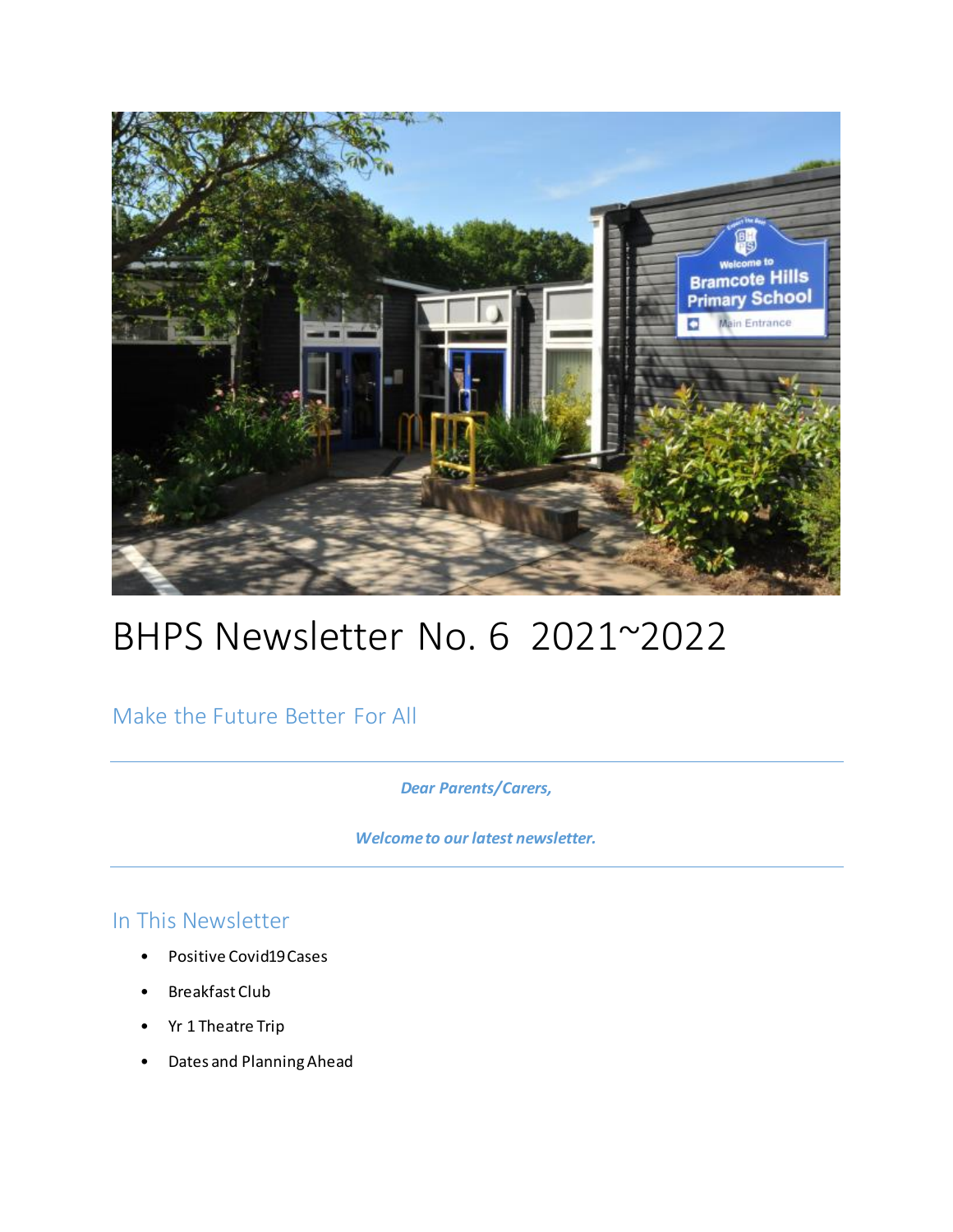## Positive Covid19 Cases

We are now seeing a rise in the number of children who are testing positive for Covid19. These are confirmed PCR positive cases although we do not have any information regarding whether they are linked to the new Omicron variant. We currently have four PCR positive cases in year 5 and so we are now implementing our outbreak management plan for this year group only. So for year 5, the following measures are being taken:

- Year 5 will now be treated as a 'bubble' and we will minimise their interactions with other year groups
- They will not attend assemblies
- All year 5 children will have their lunch in the year 5 classrooms with school dinners being taken down to them
- The children will have their own space on the playground at breaktimes
- Year 5 will have their own toilets and should not be mixing with year 6.
- There will be an increase in handwashing
- Parent helpers and visitors will not be allowed into year 5
- It is with great regret that we will have to cancel the year 5 Carol Service. Singing is one of the worst things that can be done if there is a Covid19 outbreak. It is possible that the number of children in year 5 could reduce over the course of the week as we are awaiting the outcome of several PCR tests. We also do not think it appropriate to make the visit to the local church with so many potential cases. We are very sorry to have to take this course of action but we are also mindful of spreading the virus, especially if this means children having to isolate over their Christmas holidays.

It is recommended that parents of children in year 5 think twice before allowing their children to mix with friends from other year groups out of school as this could negate all of our efforts in school. The current guidance is clear that siblings of children with Covid19 should still attend school. We do recommend a common sense approach so that parents monitor the health of siblings. This could help to reduce the spread of the virus to other year groups.

We will keep you informed of any further developments but it should be assumed that the year 5 bubbling arrangements will run until the end of term.

It should be noted that the number of positive cases are much lower in year 1, year 2 and F2, and so, at the time of writing, we still plan to go ahead with their nativities. Please remember that entrance for only two members of each family is permitted (no babies or pre-school children to attend). Entrance will be by ticket only.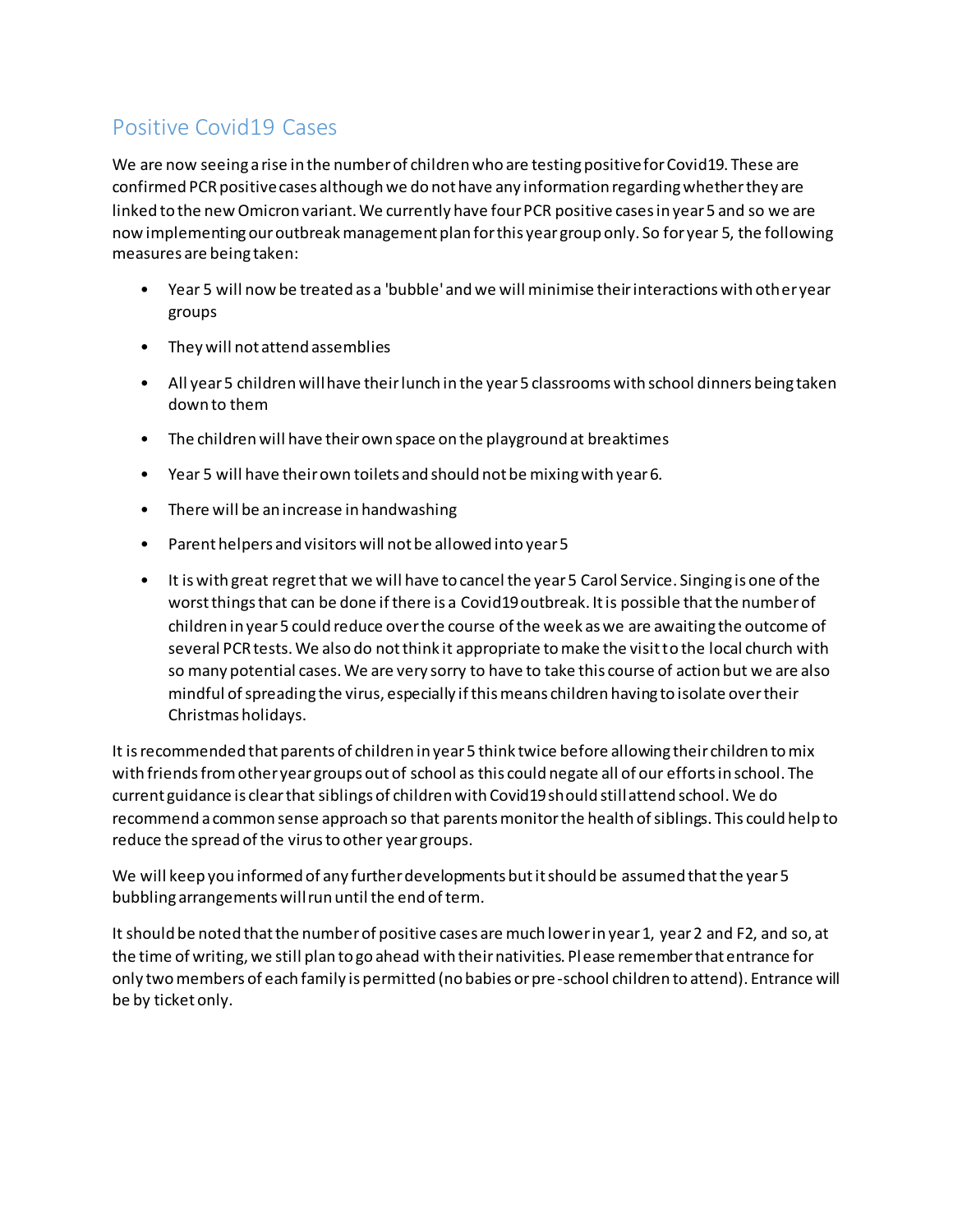### Breakfast Club

As mentioned in last week's newsletter, there are now adverts placed in the vacancie s section of the school website for workers at our new Breakfast Club provision. If you, or someone you know, are interested, please take a look at the detail[s here,](https://www.bramcotehills.org/page/?title=Vacancies&pid=27) and we look forward to hearing from you.

### Year 1 Theatre Trip

At the time of writing, we have had 13 families who have opted not to pay the voluntary contribution for the year 1 trip to the theatre. Sadly, this will mean that the school will incur an unsustainable loss and so, as things stand, the trip will need to be cancelled. A final decision will be made at midday, Wednesday 8th December.

### Dates and Planning Ahead

#### **Dates**

Dates that have not been shared before are shown in **bold.**

#### **December**

| Tues 7th | 1.45 Yr 2 Nativity (potential for parents/carers to visit - Covid permitting) |  |
|----------|-------------------------------------------------------------------------------|--|
|          |                                                                               |  |

Weds 8th 1.45 Yr 1 Nativity (potential for parents/carers to visit - Covid permitting)

Thurs 9th Yr 6 9:15 DARE Graduation (2 parents per child welcome) letter to follow

Fri 10th Christmas Jumper Day in support of NSPCC. To donate clic[k here.](https://christmas.savethechildren.org.uk/fundraising/cjd210030080)

Fri 10th Foundation Christmas party (children to come to school in party clothes or Christmas jumper - your choice)

Mon 13th Yr 1 & 2 individual year group Christmas Parties (Children to come in uniform with party clothes to change into)

Mon 13th **(Cancelled)** Yr 5 Carol Service at St Michael's Church 6.30pm **(Cancelled)**

Tues 14th 10.00 Foundation Nativity (potential for parents/carers to visit - Covid permitting)

Weds 15th Yr 3 & 4 individual year group Christmas Parties (Children to come in uniform with party clothes to change into)

Thurs 16th Foundation trip to Lakeside theatre 'The Gingerbread Man' in school time.

Thurs 16th Rocksteady concert 10.00 (TBC re. parental attendance)

Thurs 16th Yr 1 trip to Nottingham Playhouse 'Little Red Riding Hood' in school time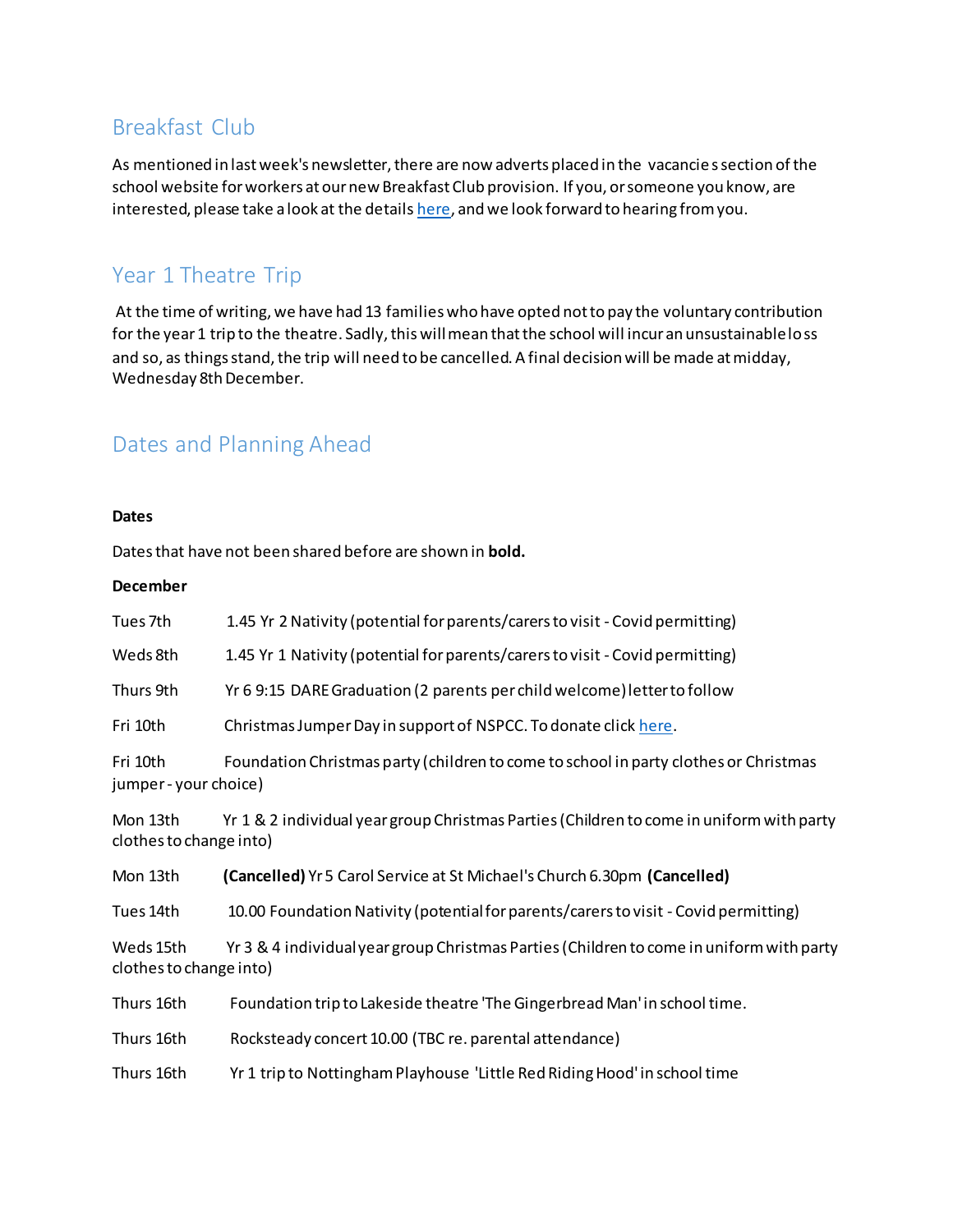Thurs 16th Yr 5 & 6 individual year group Christmas Parties (Children to come in uniform with party clothes to change into)

Fri 17th Last day of term

20th - 3rd Jan Christmas Holiday

#### **January 2022**

Tues 4th First day of Spring Term for Children

#### **February**

Mon 7th - Weds 9th Yr 5 Residential to Caythorpe

14th - 18th Half Term Holiday

Mon 21st INSET Day

Mon 28th 5F Recycling Workshop

Mon 28th - 1st Mar Yr 3 residential to Castleton

#### **March**

Weds 23rd to Thurs 24th Yr 4 Residential to York

#### **April**

| 4th - 18th                        | Easter Holiday                       |  |
|-----------------------------------|--------------------------------------|--|
| Weds 20th                         | Yr 4 Anglo-Saxon trip to Perlethorpe |  |
| May                               |                                      |  |
| 2nd                               | <b>Bank Holiday</b>                  |  |
| June                              |                                      |  |
| 30th - 3rd June Half Term Holiday |                                      |  |
| July                              |                                      |  |
| Fri 1st                           | <b>INSET Day</b>                     |  |
| Weds 27th                         | Last day of term for children        |  |

### Thank you

Pete Taylor Head Teacher